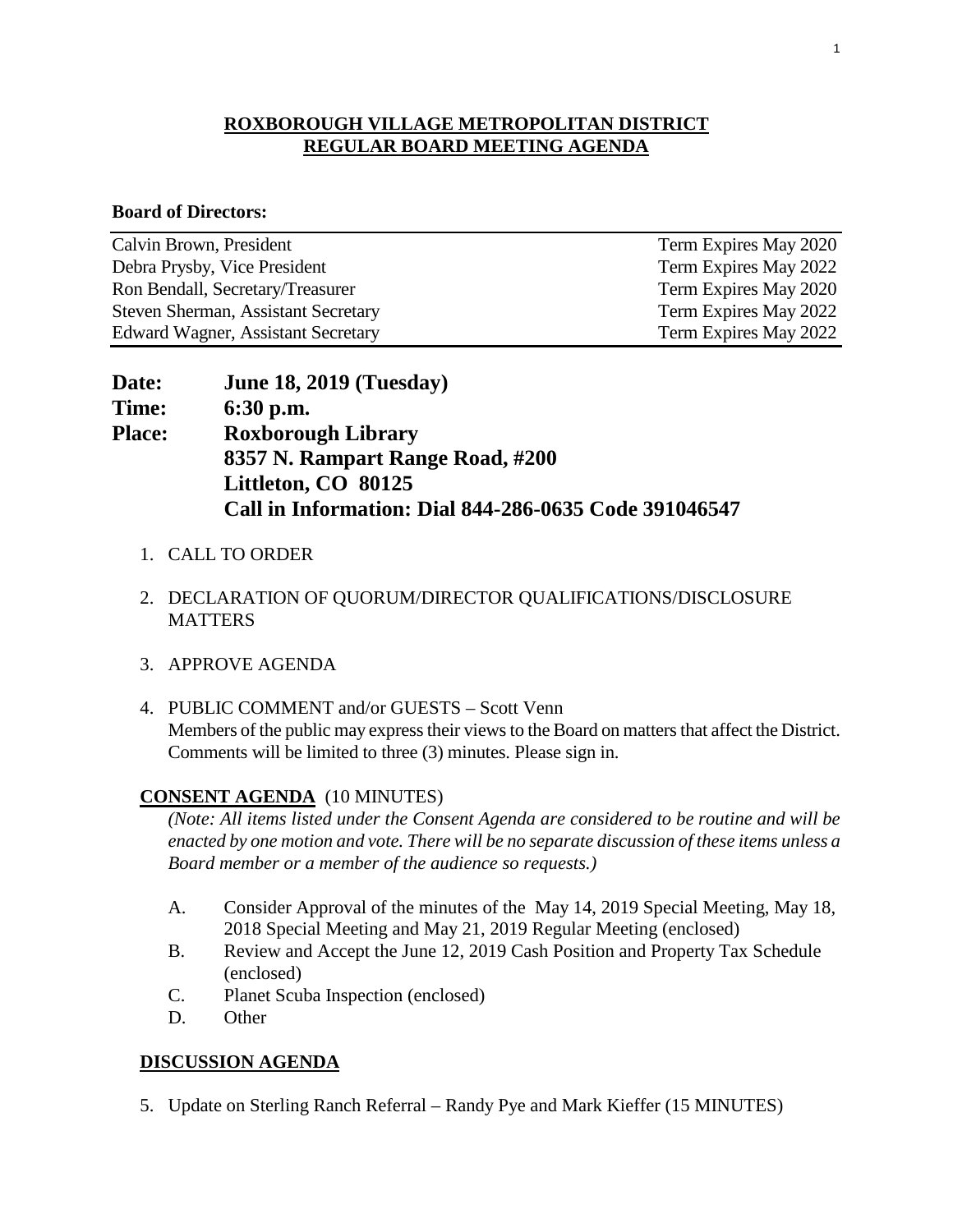Roxborough Village Metropolitan District Agenda – June 18, 2019 Page 2 of 4

#### 6. MANAGER MATTERS (40 MINUTES)

- A. Master Plan Update (enclosed)
- B. Update on Basketball Court and Hoop (enclosed)
- C. Other

#### 7. LANDSCAPE MAINTENANCE (10 MINUTES)

- A. Metco Landscape Report Bill Barr (enclosed)
- B. Review and Consider Approval of Proposals:
	- 1. Rampart Range Rd and Village Circle West seed install, perennial install and tree replacement \$5,890 (enclosed)
- C. Discuss Concerns Regarding Trees Planted by Bailey (enclosed)
- D. Other

#### 8. FINANCIAL MATTERS (5 MINUTES)

- A. Review and Consider Approval of Current Claims, Approve Transfer of Funds, and Ratify Payment of Autopay Claims and Ratify Approval of Previous Claims (enclosed)
- B. Status of 2018 Audit
- C. Other

#### 9. DIRECTOR ITEMS (5 MINUTES)

- A. Update on Fireworks/Community Event Director Brown (enclosed) 1. Fundraising/Sponsorship Update
- B. Landscape Walk Discussion
	- 1. Divide Landscape Tour in Segments

#### 10. LEGAL MATTERS (20 MINUTES)

- A. Update on Official Board Actions Regarding Chain of Command
- B. Update Regarding Final Water Due Diligence Filing and Executive Session Pursuant To C.R.S. Section 24-6-402(4)(B) and for the Purposes of Receiving Legal Advice on Specific Legal Questions, if requested
- C. Update on Denver Water Release into Little Willow Creek
	- a. Discussion Erosion Issues re Inflow and Outflow Points of the "Triangle" or "Upper Irrigation" Pond
- D. Update on 14B Parcel Ownership
- E. Update on Chatfield Farms Meters and Billing
- F. Discuss Xcel Easement
- G. Discuss Fishing Rules and Regulations (enclosed)
- H. Other

#### 11. ENGINEERING MATTERS (15 MINUTES)

- A. Update on Irrigation Coordination
- B. Update on Water Quality Analysis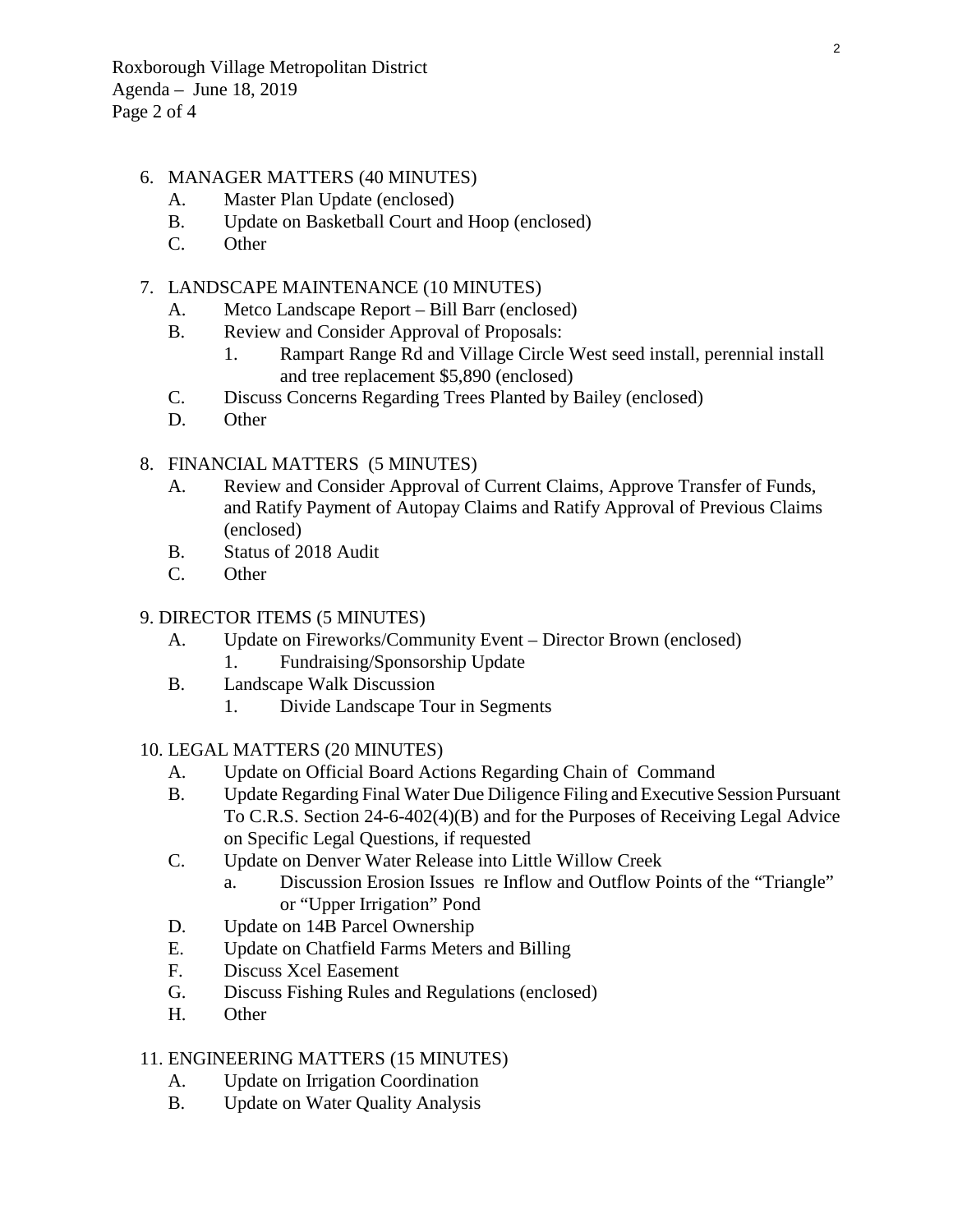Roxborough Village Metropolitan District Agenda – June 18, 2019 Page 3 of 4

- C. Update on Team Pain Skatepark Maintenance (enclosed)<br>D. 7 Acre Pond Update
- D. 7 Acre Pond Update<br>E. Update Status of Stri
- E. Update Status of Striping<br>F. Discussion regarding Side
- Discussion regarding Sidewalk Replacement, Trail Replacement and Spillway Concrete Replacement
- G. Community Park Restroom System Issues<br>H. Update on Dugout Construction
- Update on Dugout Construction
- I. Other

### 12. OTHER BUSINESS (5 MINUTES)

A. Confirm Quorum for July 16, 2019 Regular Board Meeting

13. ADJOURNMENT